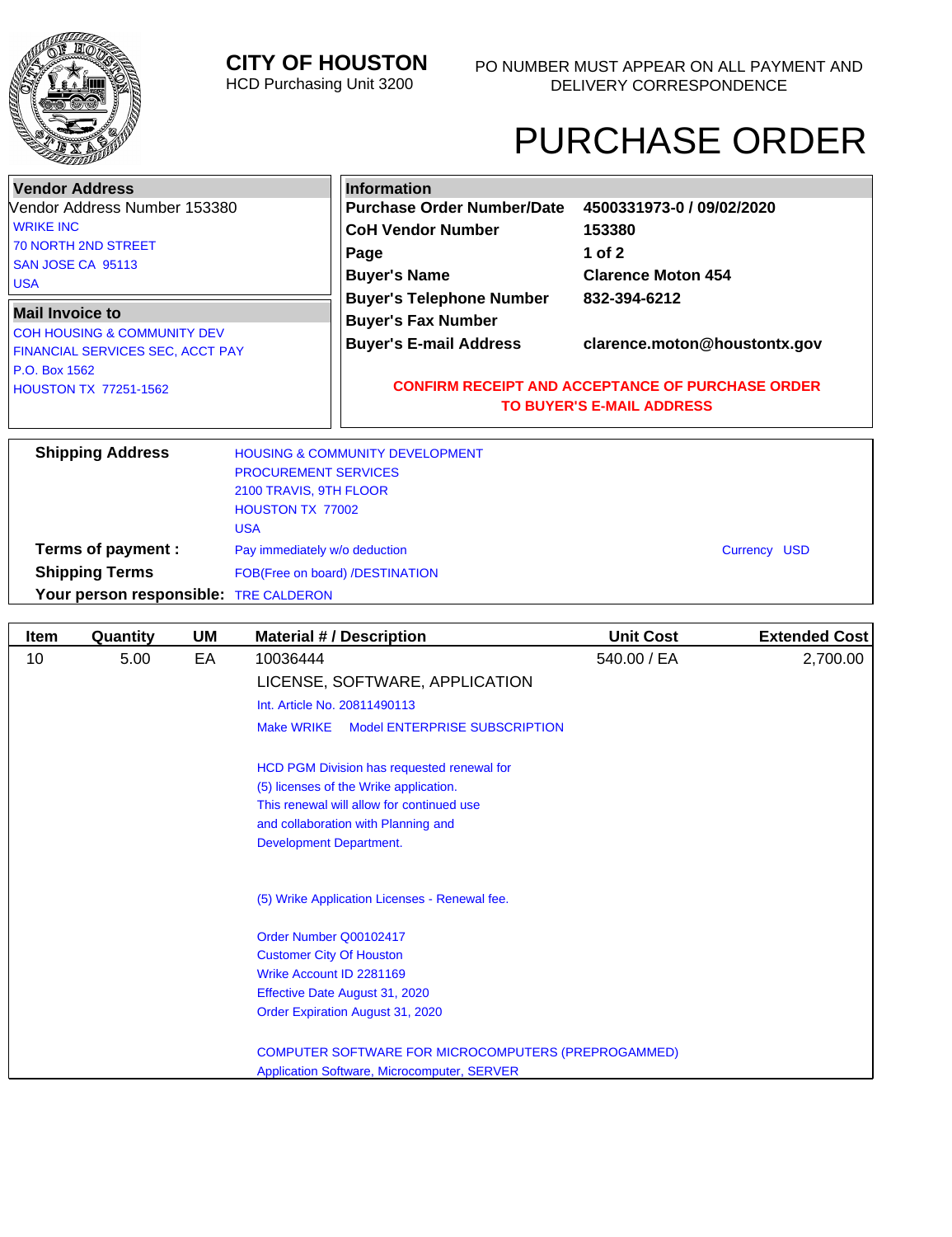

# PURCHASE ORDER

**PO number/date** 4500331973 -0 / 09/02/2020 **Page** 2 of 2

| <b>Item</b> | Quantity           | <b>UM</b> | <b>Material #/ Description</b>   |          | <b>Unit Cost</b> | <b>Extended Cost</b> |
|-------------|--------------------|-----------|----------------------------------|----------|------------------|----------------------|
|             | <b>Gross Price</b> |           | 540.00 USD                       | EA<br>1. | 5.000            | 2,700.00             |
|             |                    |           | <b>Delivery Date: 09/02/2020</b> |          |                  |                      |
| Total ****  |                    |           |                                  |          | <b>USD</b>       | 2,700.00             |

| The Terms and Conditions specified on http://purchasing.houstontx.gov will apply. |                                                                                        |  |  |                                                                                                                 |  |  |
|-----------------------------------------------------------------------------------|----------------------------------------------------------------------------------------|--|--|-----------------------------------------------------------------------------------------------------------------|--|--|
| department.                                                                       | I hereby certify a certificate of the necessity of this expenditure is on file in this |  |  | I hereby certify that the expenditure for the above goods<br>has been duly authorized and appropriated and that |  |  |
|                                                                                   |                                                                                        |  |  | sufficient funds are available to liquidate same.                                                               |  |  |
|                                                                                   |                                                                                        |  |  | @/I.h. 12                                                                                                       |  |  |

|       | دست                       | wm | Lianne            | rovvi |
|-------|---------------------------|----|-------------------|-------|
| Mayor | Chief Procurement Officer |    | <b>Controller</b> |       |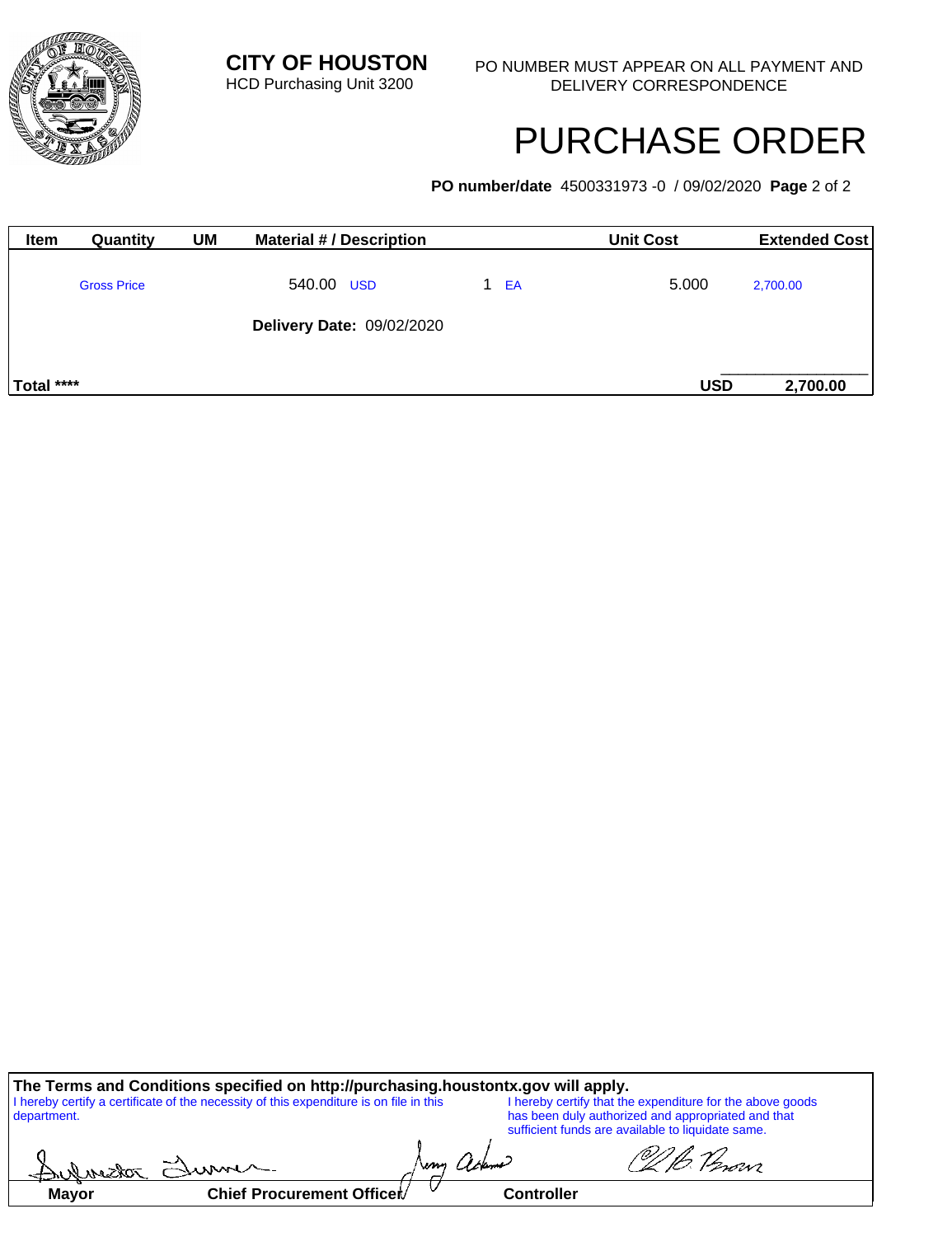

## PROCUREMENT REQUEST FORM



| Note: The Procurement Request form is to solicit quotes through an informal (Small Purchase) bid process for purchasing transactions \$100,000 or less using Federal Funds (2 CFR 200.318)<br>and \$3,000 to 49,0000 using non-Federal funds (COH AP 5-8, Executive Order 1.14).<br>Signature of this document is still required.<br>* Required Fields [must be completed] |                                                                                                                                                                          |                                               |                                                              |  |  |  |  |
|----------------------------------------------------------------------------------------------------------------------------------------------------------------------------------------------------------------------------------------------------------------------------------------------------------------------------------------------------------------------------|--------------------------------------------------------------------------------------------------------------------------------------------------------------------------|-----------------------------------------------|--------------------------------------------------------------|--|--|--|--|
| Description of Purchase *                                                                                                                                                                                                                                                                                                                                                  | Wrike                                                                                                                                                                    | <b>HCDD Division: *</b>                       | Support Services                                             |  |  |  |  |
| Deadline Date of<br>Request: *                                                                                                                                                                                                                                                                                                                                             | $\star$<br>08/26/2020                                                                                                                                                    | Purchase Type: *                              | de.<br>Computer                                              |  |  |  |  |
| Requester Name: *                                                                                                                                                                                                                                                                                                                                                          | Pate, Orson (e135907) & D                                                                                                                                                | Created:                                      | 08/19/2020<br>Ho                                             |  |  |  |  |
| <b>Requester Phone</b><br>Number: *                                                                                                                                                                                                                                                                                                                                        | 832-393-0235                                                                                                                                                             |                                               |                                                              |  |  |  |  |
| Brief Description of Scope of Work for Goods/Services:<br>Funding Source(s):                                                                                                                                                                                                                                                                                               | (5) Wrike Application Licenses - Renewal fee.<br>DR17                                                                                                                    |                                               |                                                              |  |  |  |  |
|                                                                                                                                                                                                                                                                                                                                                                            | Note: Please allow a minimum of three (3) days for bid responses.                                                                                                        |                                               |                                                              |  |  |  |  |
|                                                                                                                                                                                                                                                                                                                                                                            | <b>FINANCE USE ONLY</b>                                                                                                                                                  |                                               | <b>PROCURMENT USE ONLY</b>                                   |  |  |  |  |
| <b>Fund Number:</b>                                                                                                                                                                                                                                                                                                                                                        | 5030                                                                                                                                                                     | Status:                                       | Pending                                                      |  |  |  |  |
| <b>Funding Source:</b>                                                                                                                                                                                                                                                                                                                                                     | DR-Harvey                                                                                                                                                                | Purchase Order No#:                           |                                                              |  |  |  |  |
| Cost Center:                                                                                                                                                                                                                                                                                                                                                               | 3200030002                                                                                                                                                               | Name of Vendor:                               | Wrike Inc                                                    |  |  |  |  |
| G/L Account:                                                                                                                                                                                                                                                                                                                                                               | 522430                                                                                                                                                                   | Date Processed:                               | ▦                                                            |  |  |  |  |
| <b>Business Area:</b>                                                                                                                                                                                                                                                                                                                                                      | 3200                                                                                                                                                                     | Date Received:                                | 誧                                                            |  |  |  |  |
| Internal Order:                                                                                                                                                                                                                                                                                                                                                            | AQ3200077-19                                                                                                                                                             | Total Amount:                                 | 2,700.00                                                     |  |  |  |  |
| BFY:                                                                                                                                                                                                                                                                                                                                                                       | FY-2021                                                                                                                                                                  | <b>Procurement Staff</b>                      | ₩⊞                                                           |  |  |  |  |
| Grant:                                                                                                                                                                                                                                                                                                                                                                     | 32000077-2019                                                                                                                                                            | Priority:                                     |                                                              |  |  |  |  |
| <b>Funds Reservation:</b>                                                                                                                                                                                                                                                                                                                                                  |                                                                                                                                                                          | Notify Department:                            | Procurement                                                  |  |  |  |  |
| Funds Approval Mar:                                                                                                                                                                                                                                                                                                                                                        | み田                                                                                                                                                                       | Notify Department:                            | Finance                                                      |  |  |  |  |
| Justification of Need for Goods/Services<br>Development Department.                                                                                                                                                                                                                                                                                                        | HCD PGM Division has requested renewal for<br>(5) licenses of the Wrike application.<br>This renewal will allow for continued use<br>and collaboration with Planning and | <b>Procurement Notes:</b>                     |                                                              |  |  |  |  |
|                                                                                                                                                                                                                                                                                                                                                                            |                                                                                                                                                                          | Supervising Manager (Purchase under \$5,000)  |                                                              |  |  |  |  |
| Requestors Signature:<br>Date:                                                                                                                                                                                                                                                                                                                                             | DocuSigned by:<br>8/19/2020<br>Orson Pate<br>F1A1338BC445450.                                                                                                            | Manager:<br>Date:                             | DocuSigned by:<br>8/24/2020<br>Pranan Shah<br>DocuSigned by: |  |  |  |  |
| <b>Buyer's Signature:</b><br>Date:                                                                                                                                                                                                                                                                                                                                         | Clarence Motogy 26/2020                                                                                                                                                  | Funds Approval Signature:<br>Date:            | Mary Owens<br>8/26/2020                                      |  |  |  |  |
| Procurement DPU                                                                                                                                                                                                                                                                                                                                                            | DB7BC14D648B498<br>DocuSigned by:                                                                                                                                        | (Purchase over \$5,000)                       | 5F0B53CA4C0E46F                                              |  |  |  |  |
| Signature:<br>Date:                                                                                                                                                                                                                                                                                                                                                        | Tywana, Rhozyz <sub>6/2020</sub>                                                                                                                                         | <b>CFO Signature</b><br>Date:                 |                                                              |  |  |  |  |
| (Purchase over \$5,000)                                                                                                                                                                                                                                                                                                                                                    | A3E6AADA2C604E9                                                                                                                                                          | Director Signature (Only Consultant Services) |                                                              |  |  |  |  |
| <b>Assistant or Deputy</b><br>Director: Date                                                                                                                                                                                                                                                                                                                               |                                                                                                                                                                          | Director or Designee:<br>Date:                |                                                              |  |  |  |  |
| Attachments                                                                                                                                                                                                                                                                                                                                                                | Click here to attach a file                                                                                                                                              |                                               |                                                              |  |  |  |  |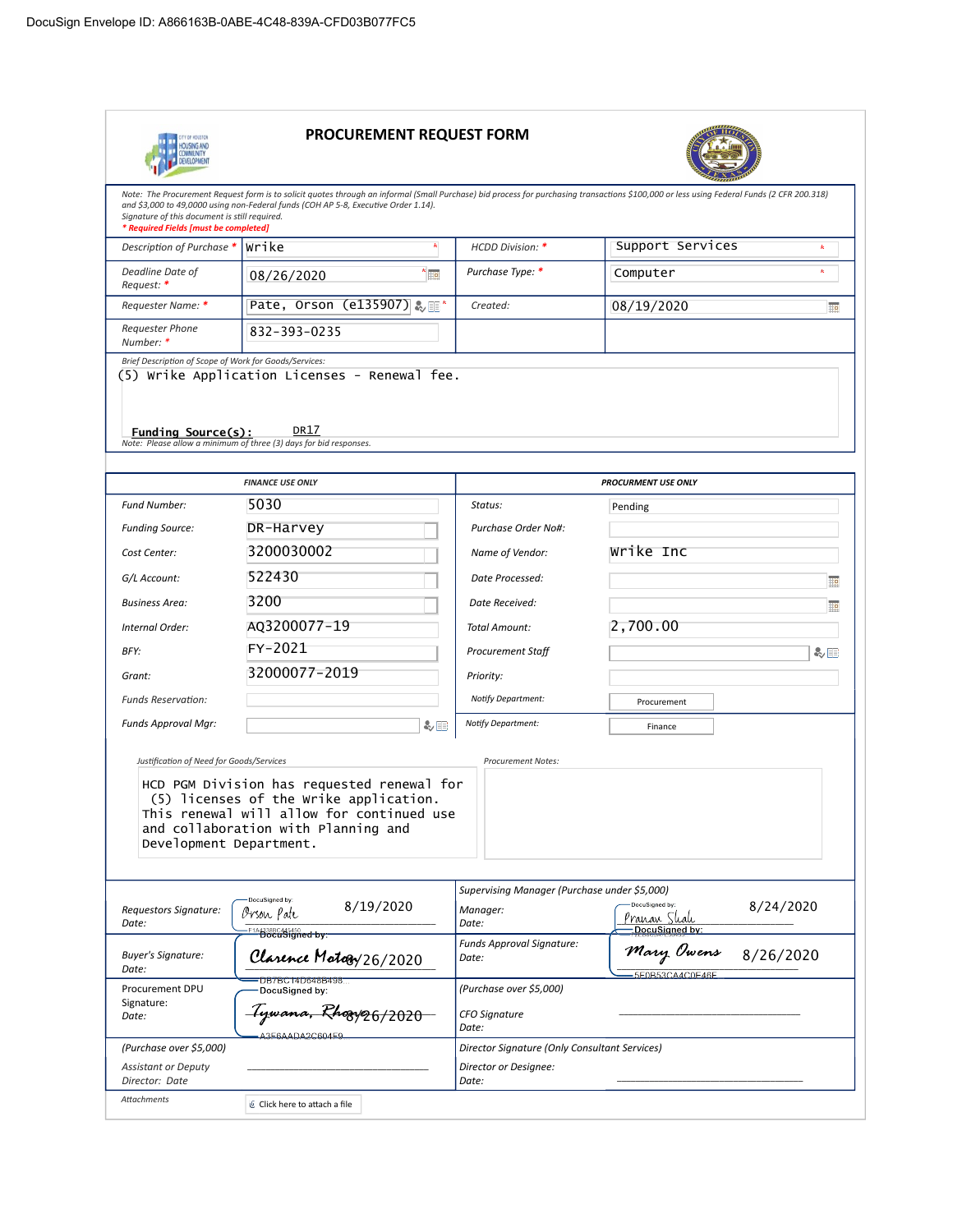

### Prepared By **Benjamin Guslani (RENEWALS)**

Email **benjamin.guslani@team.wrike.com**

| Order Number            | Q00102417       |  |
|-------------------------|-----------------|--|
| Customer                | City Of Houston |  |
| Wrike Account ID        | 2281169         |  |
| <b>Effective Date</b>   | August 31, 2020 |  |
| <b>Order Expiration</b> | August 31, 2020 |  |

**Order Total, USD: \$2,700.00**

**DS**  $O(\rho)$ 

| <b>SUBSCRIPTION</b>                                                                                       | <b>QTY</b> | <b>LIST RATE</b>  | <b>EFFECTIVE RATE</b> | <b>TOTAL</b> |
|-----------------------------------------------------------------------------------------------------------|------------|-------------------|-----------------------|--------------|
| Wrike Licenses<br>(as described below)                                                                    |            |                   |                       |              |
| <b>Billed Annually</b><br>08/31/2020 - 08/30/2021<br>Includes:<br><b>Enterprise Subscription Licenses</b> | 5          | \$2,700.00/Annual | \$2,700.00/Annual     | \$2,700.00   |

**General Terms:**

- 1. **Billing Frequency:** Annually, upfront and in advance
- 2. **Payment Terms:** Net 30
- 3. **Taxes:** Fees do not include applicable state and local taxes (if any) and Customer acknowledges that applicable taxes (if any) are the responsibility of Customer.

[ rest of page intentionally blank / signatures follow ]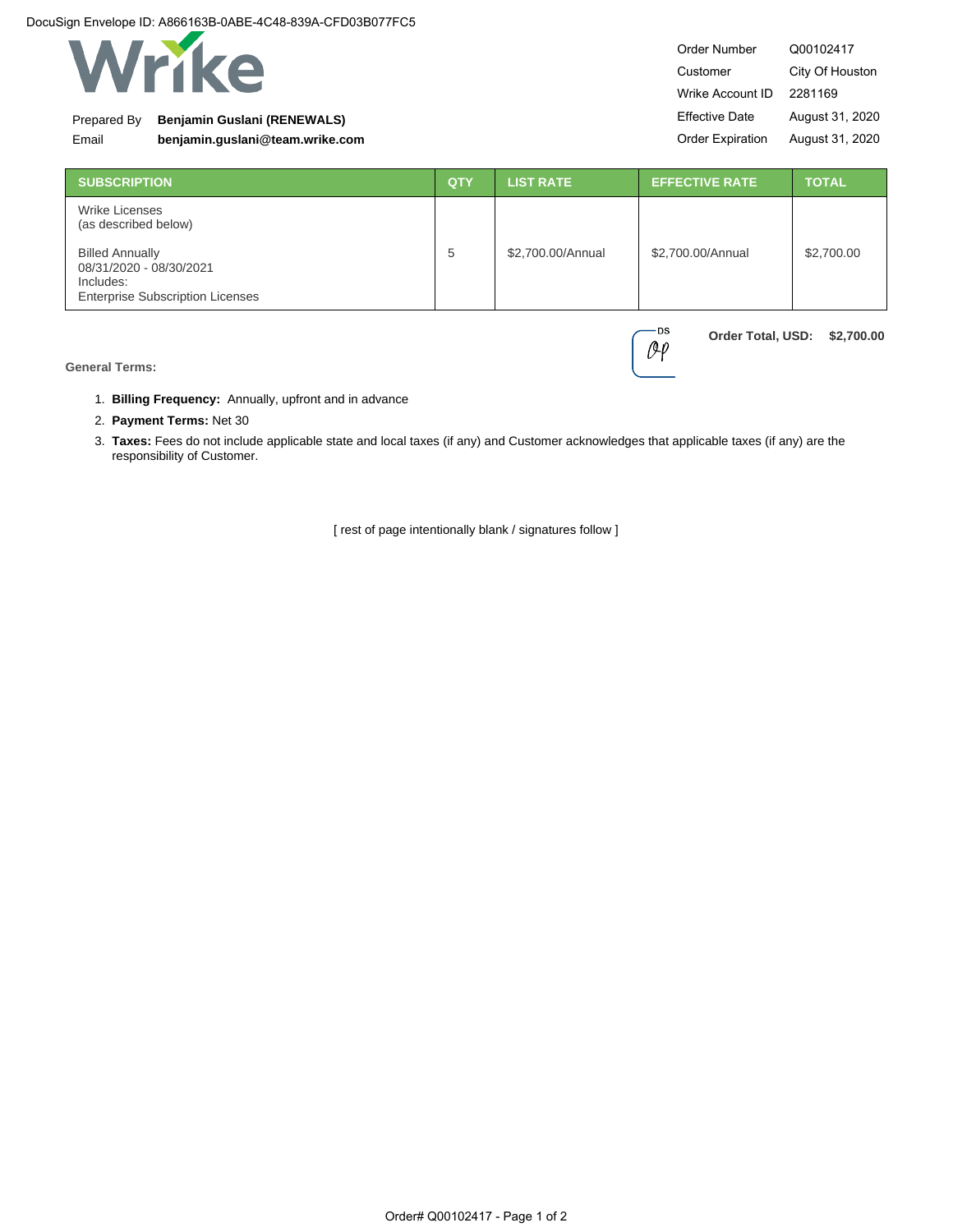#### **Governing Terms and Conditions**

This Order Form is for the Wrike products and services outlined herein and is governed by the online Terms & Conditions found at <https://learn.wrike.com/enterprise-wmsa/>, provided that in the event of a conflict between this Order Form and the Terms & Conditions take place, this Order Form will take precedence and prevail as to the conflict.

Wrike, Inc. ("**Wrike**") and the entity outlined above ("**Customer**") may be referred to in this Order Form individually as a "**Party**" and collectively as the "**Parties**." For good and valuable consideration, the receipt and sufficiency of which are hereby acknowledged, Wrike agrees to the terms outlined herein by offering this Order Form to Customer if Customer accepts the terms of this Order Form by signing below on or before the above-referenced Expiration Date. Upon Customer's signature, the Parties agree to the terms and conditions of this Order Form.

| <b>Customer</b>              |  |
|------------------------------|--|
| <b>Authorized Signature:</b> |  |
| Name:                        |  |
| Title:                       |  |
| Date:                        |  |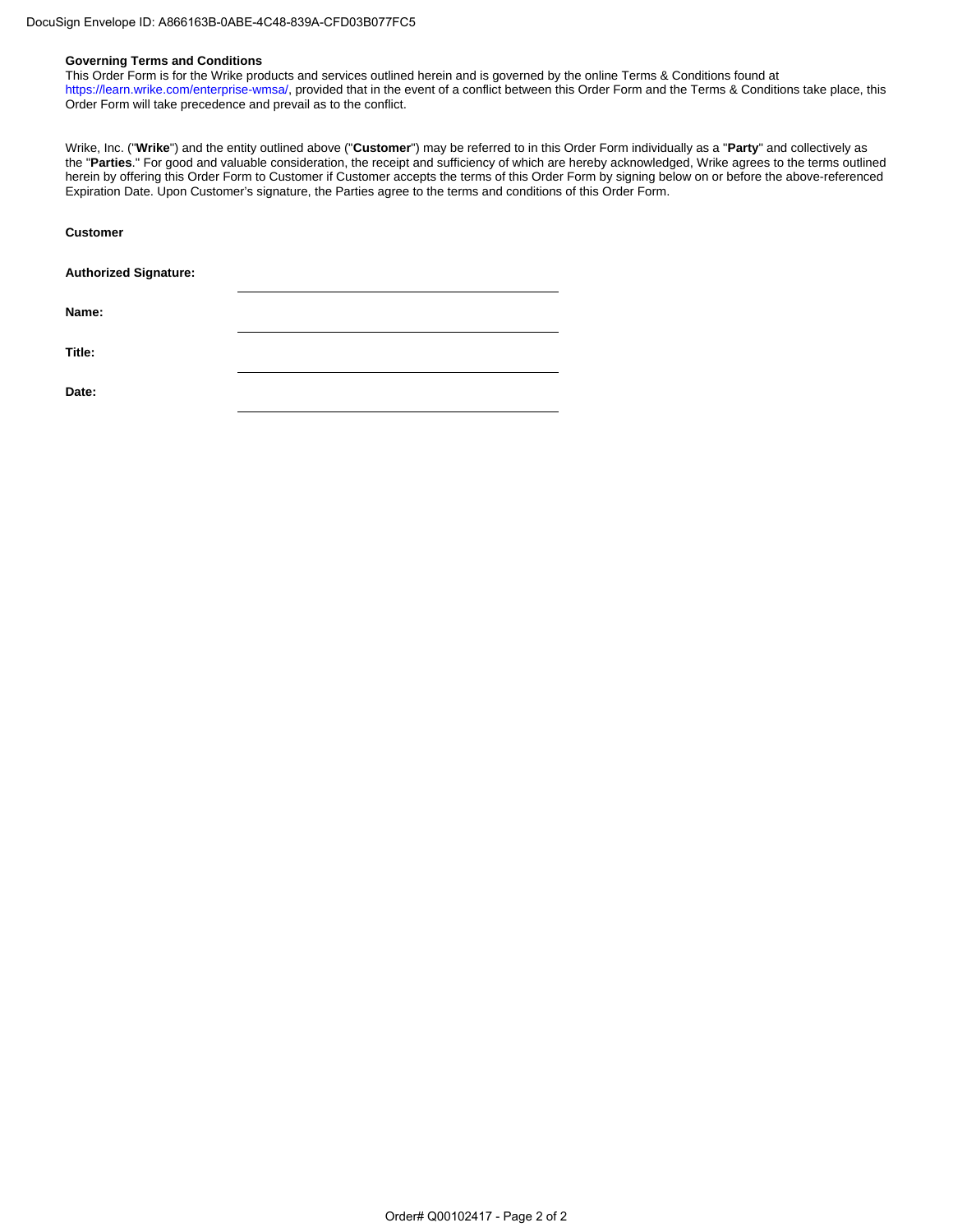

### **Certificate Of Completion**

Envelope Id: A866163B0ABE4C48839ACFD03B077FC5 Status: Sent Status: Sent Subject: Please DocuSign: Procurement Request Form Source Envelope: Document Pages: 3 Signatures: 2 Envelope Originator: Certificate Pages: 2 **Initials: 0 Initials: 0** Orson Pate AutoNav: Enabled EnvelopeId Stamping: Enabled Time Zone: (UTC-06:00) Central Time (US & Canada)

#### **Record Tracking**

Status: Original 8/19/2020 4:41:34 PM Security Appliance Status: Connected Pool: FedRamp Storage Appliance Status: Connected Pool: City of Houston IT Services Location: DocuSign

**Signer Events Signature Timestamp** Orson Pate orson.pate@houstontx.gov City of Houston IT Services Security Level: Email, Account Authentication (None) Signature Adoption: Pre-selected Style

#### **Electronic Record and Signature Disclosure:**  Not Offered via DocuSign

Pranav Shah Pranav.Shah@houstontx.gov IT Manager - Applications City of Houston IT Services Security Level: Email, Account Authentication

**Electronic Record and Signature Disclosure:**  Not Offered via DocuSign

#### Clarence Moton

(None)

clarence.moton@houstontx.go

Security Level: Email, Account Authentication (None)

**Electronic Record and Signature Disclosure:**  Not Offered via DocuSign

Security Level: Email, Account Authentication (None)

**Electronic Record and Signature Disclosure:**  Not Offered via DocuSign

HCD Procurement DPU

Signing Group: HCD Procurement DPU Security Level: Email, Account Authentication (None) **Electronic Record and Signature Disclosure:**  Holder: Orson Pate Orson.Pate@Houstontx.gov

**DocuSianed by** Orson Pate -F1A4338BC445450..

Using IP Address: 204.235.227.150

DocuSigned by Pranan Shah -F2ED0C3A7E56435...

Signature Adoption: Pre-selected Style Using IP Address: 73.136.55.23

Location: DocuSign

Houston, TX 77002 Orson.Pate@Houstontx.gov IP Address: 204.235.227.150

611 Walker St.

**HITS** 

Sent: 8/19/2020 4:58:11 PM Viewed: 8/19/2020 4:58:23 PM Signed: 8/19/2020 4:59:10 PM

Sent: 8/19/2020 4:59:12 PM Viewed: 8/24/2020 11:31:20 AM Signed: 8/24/2020 11:31:30 AM

Sent: 8/24/2020 12:03:00 PM